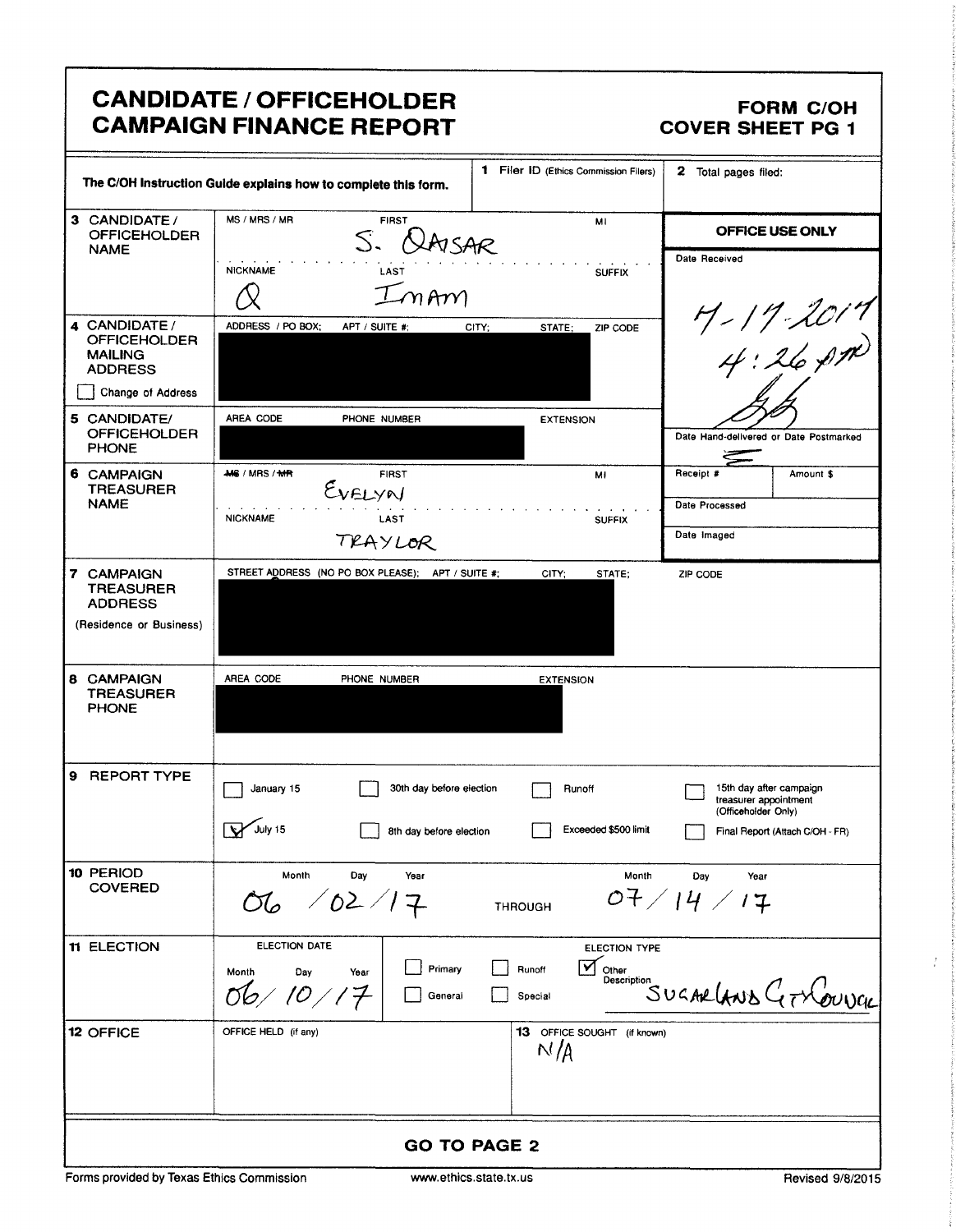|                                                           |                       | <b>CANDIDATE / OFFICEHOLDER</b><br><b>CAMPAIGN FINANCE REPORT</b>                                                                                                                                                                                                                                                                                                       | <b>FORM C/OH</b><br><b>COVER SHEET PG 2</b>                                                                             |  |
|-----------------------------------------------------------|-----------------------|-------------------------------------------------------------------------------------------------------------------------------------------------------------------------------------------------------------------------------------------------------------------------------------------------------------------------------------------------------------------------|-------------------------------------------------------------------------------------------------------------------------|--|
| 14 C/OH NAME                                              |                       | S. DAISAR IMAM                                                                                                                                                                                                                                                                                                                                                          | 15 Filer ID (Ethics Commission Filers)                                                                                  |  |
| <b>16 NOTICE FROM</b><br><b>POLITICAL</b><br>COMMITTEE(S) | OF SUCH EXPENDITURES. | THIS BOX IS FOR NOTICE OF POLITICAL CONTRIBUTIONS ACCEPTED OR POLITICAL EXPENDITURES MADE BY POLITICAL COMMITTEES TO<br>SUPPORT THE CANDIDATE / OFFICEHOLDER. THESE EXPENDITURES MAY HAVE BEEN MADE WITHOUT THE CANDIDATE'S OR OFFICEHOLDER'S<br>KNOWLEDGE OR CONSENT. CANDIDATES AND OFFICEHOLDERS ARE REQUIRED TO REPORT THIS INFORMATION ONLY IF THEY RECEIVE NOTICE |                                                                                                                         |  |
|                                                           | <b>COMMITTEE TYPE</b> | <b>COMMITTEE NAME</b>                                                                                                                                                                                                                                                                                                                                                   |                                                                                                                         |  |
|                                                           | GENERAL               |                                                                                                                                                                                                                                                                                                                                                                         |                                                                                                                         |  |
|                                                           | <b>SPECIFIC</b>       | <b>COMMITTEE ADDRESS</b>                                                                                                                                                                                                                                                                                                                                                |                                                                                                                         |  |
| <b>Additional Pages</b>                                   |                       | COMMITTEE CAMPAIGN TREASURER NAMA                                                                                                                                                                                                                                                                                                                                       |                                                                                                                         |  |
|                                                           |                       | COMMITTEE CAMPAIGN TREASURER ADDRESS                                                                                                                                                                                                                                                                                                                                    |                                                                                                                         |  |
| <b>17 CONTRIBUTION</b><br><b>TOTALS</b>                   | 1.                    | TOTAL POLITICAL CONTRIBUTIONS OF \$50 OR LESS (OTHER THAN<br>PLEDGES, LOANS, OR GUARANTEES OF LOANS), UNLESS ITEMIZED                                                                                                                                                                                                                                                   |                                                                                                                         |  |
|                                                           | 2.                    | TOTAL POLITICAL CONTRIBUTIONS<br>(OTHER THAN PLEDGES, LOANS, OR GUARANTEES OF LOANS)                                                                                                                                                                                                                                                                                    | $\frac{$45.00}{$2,300.00}$                                                                                              |  |
| <b>EXPENDITURE</b><br>TOTALS                              | 3.                    | TOTAL POLITICAL EXPENDITURES OF \$100 OR LESS.<br><b>UNLESS ITEMIZED</b>                                                                                                                                                                                                                                                                                                | \$                                                                                                                      |  |
|                                                           | 4.                    | TOTAL POLITICAL EXPENDITURES                                                                                                                                                                                                                                                                                                                                            |                                                                                                                         |  |
| <b>CONTRIBUTION</b><br><b>BALANCE</b><br>.                | 5.                    | TOTAL POLITICAL CONTRIBUTIONS MAINTAINED AS OF THE LAST DAY<br>OF REPORTING PERIOD                                                                                                                                                                                                                                                                                      | <u>55404.13</u><br>52,129.99                                                                                            |  |
| <b>OUTSTANDING</b><br><b>LOAN TOTALS</b>                  | 6.                    | TOTAL PRINCIPAL AMOUNT OF ALL OUTSTANDING LOANS AS OF THE<br>LAST DAY OF THE REPORTING PERIOD                                                                                                                                                                                                                                                                           | \$3,508.89                                                                                                              |  |
| 18 AFFIDAVIT<br>į                                         |                       | true and correct and includes all information required to be reported by me<br>under Title 15, Election Code.                                                                                                                                                                                                                                                           | I swear, or affirm, under penalty of perjury, that the accompanying report is<br>Signature of Candidate or Officeholder |  |
| AFFIX NOTARY STAMP / SEAL ABOVE                           |                       |                                                                                                                                                                                                                                                                                                                                                                         |                                                                                                                         |  |
| Sworn to and subscribed before me, by the said<br>day     |                       | to certify which, witness my hand and seal of office.                                                                                                                                                                                                                                                                                                                   | this the                                                                                                                |  |
|                                                           |                       |                                                                                                                                                                                                                                                                                                                                                                         |                                                                                                                         |  |
| Signature of officer adminietering oath                   |                       | Printed name of officer administering oath                                                                                                                                                                                                                                                                                                                              | Title of officer administering oath                                                                                     |  |

Г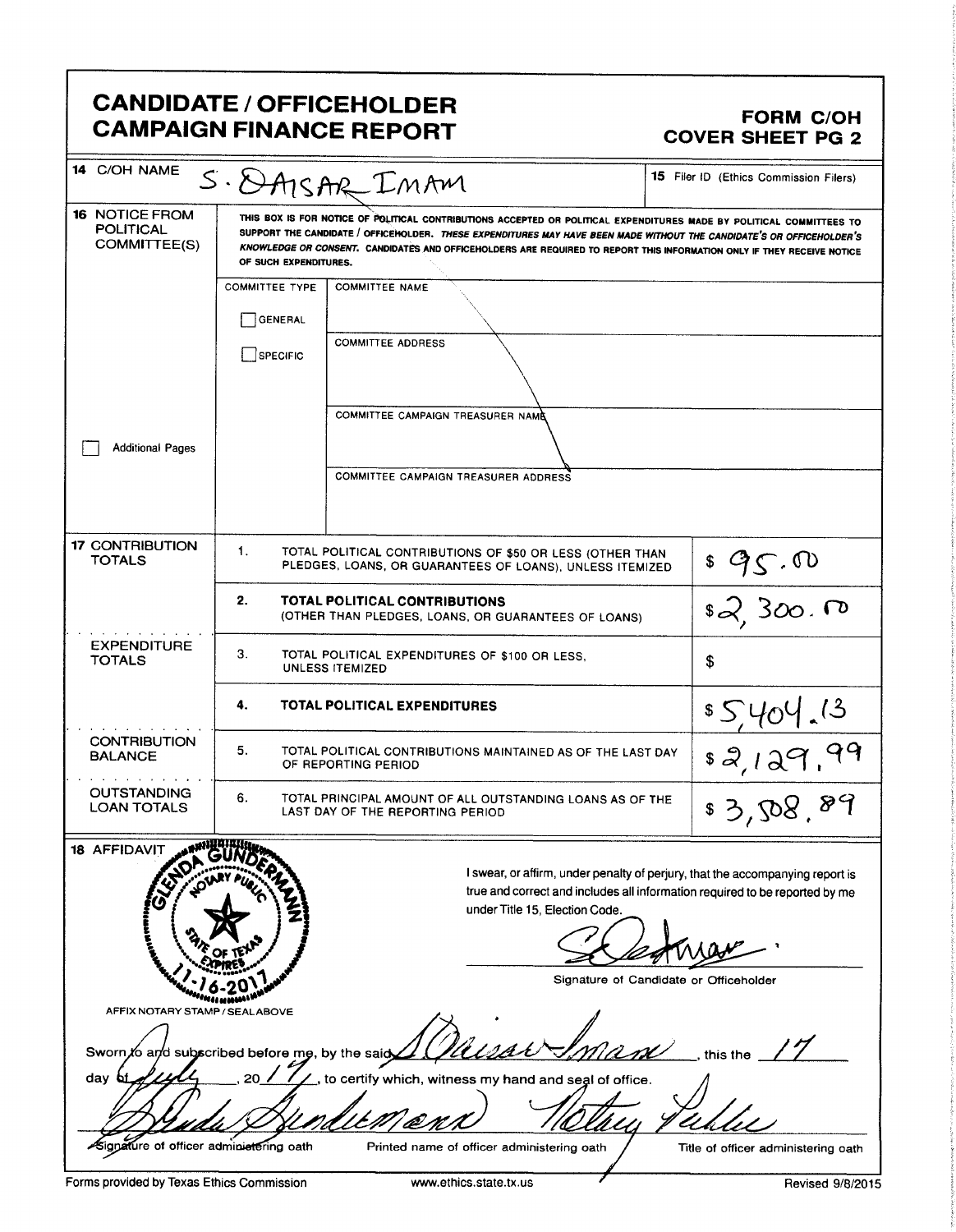| <b>SUBTOTALS - C/OH</b>                                                                      |                                        | <b>FORM C/OH</b><br><b>COVER SHEET PG 3</b> |
|----------------------------------------------------------------------------------------------|----------------------------------------|---------------------------------------------|
| 19 FILER NAME<br>S. DAISAR'S IMAM                                                            | 20 Filer ID (Ethics Commission Filers) |                                             |
| 21 SCHEDULE SUBTOTALS<br><b>NAME OF SCHEDULE</b>                                             |                                        | <b>SUBTOTAL</b><br><b>AMOUNT</b>            |
| SCHEDULE A1: MONETARY POLITICAL CONTRIBUTIONS<br>1.<br>M                                     |                                        | OD<br>\$                                    |
| 2.<br>SCHEDULE A2: NON-MONETARY (IN-KIND) POLITICAL CONTRIBUTIONS                            |                                        | S                                           |
| з.<br>SCHEDULE B: PLEDGED CONTRIBUTIONS                                                      |                                        | \$                                          |
| 4.<br><b>SCHEDULE E: LOANS</b>                                                               |                                        | \$3508.0                                    |
| 5.<br>SCHEDULE F1: POLITICAL EXPENDITURES MADE FROM POLITICAL CONTRIBUTIONS                  |                                        |                                             |
| 6.<br>SCHEDULE F2: UNPAID INCURRED OBLIGATIONS                                               |                                        | \$                                          |
| 7.<br>SCHEDULE F3: PURCHASE OF INVESTMENTS MADE FROM POLITICAL CONTRIBUTIONS                 |                                        | \$                                          |
| 8.<br>SCHEDULE F4: EXPENDITURES MADE BY CREDIT CARD                                          |                                        | \$                                          |
| 9.<br>SCHEDULE G: POLITICAL EXPENDITURES MADE FROM PERSONAL FUNDS                            |                                        | \$                                          |
| 10.<br>SCHEDULE H: PAYMENT MADE FROM POLITICAL CONTRIBUTIONS TO A BUSINESS OF C/OH           |                                        | \$                                          |
| 11.<br>SCHEDULE I: NON-POLITICAL EXPENDITURES MADE FROM POLITICAL CONTRIBUTIONS              |                                        | \$                                          |
| SCHEDULE K: INTEREST, CREDITS, GAINS, REFUNDS, AND CONTRIBUTIONS<br>12.<br>RETURNED TO FILER |                                        | \$                                          |
|                                                                                              |                                        |                                             |

ı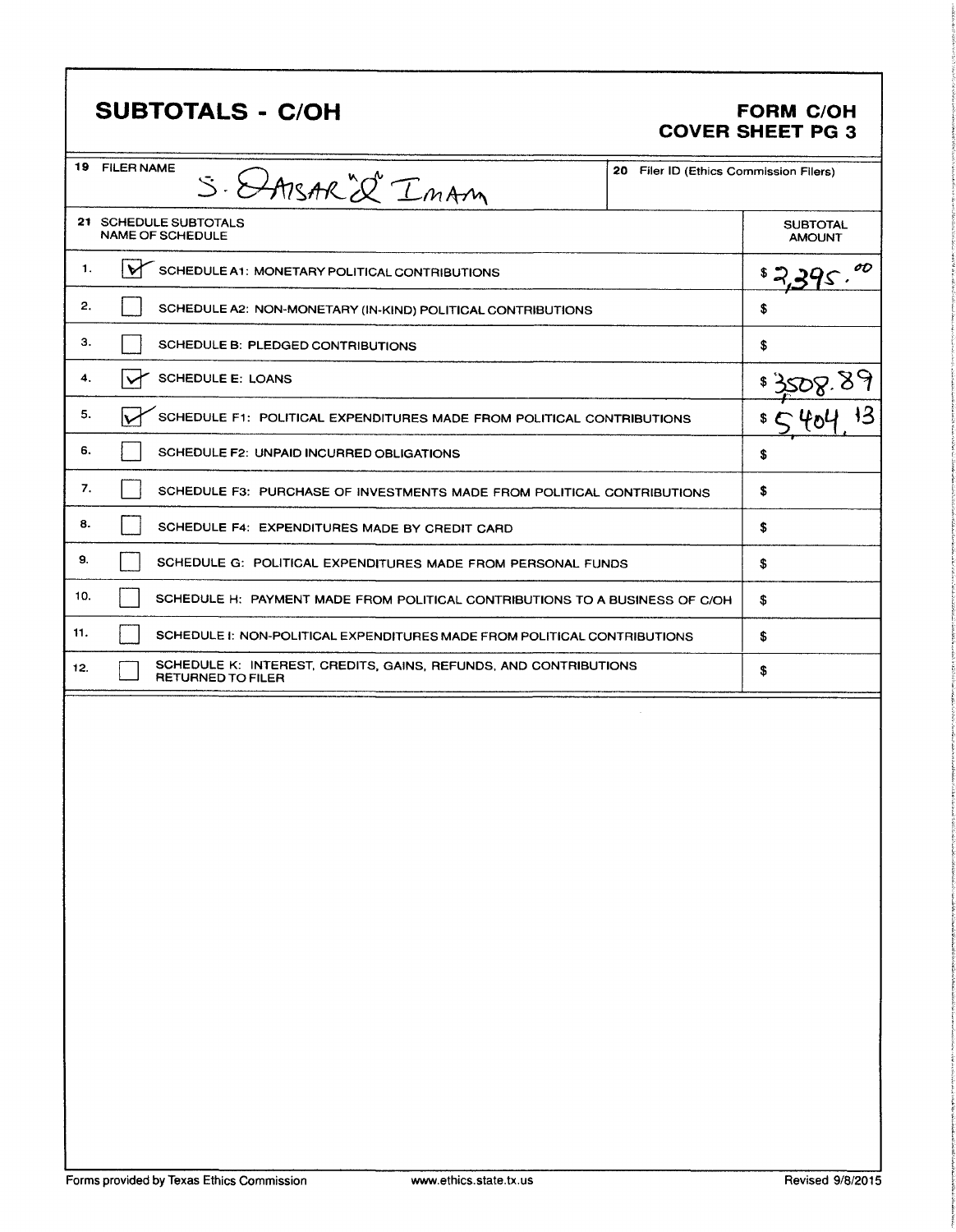| MONETARY POLITICAL CONTRIBUTIONS                                                            |                                                                                                                                                                | <b>SCHEDULE A1</b>                                                                       |
|---------------------------------------------------------------------------------------------|----------------------------------------------------------------------------------------------------------------------------------------------------------------|------------------------------------------------------------------------------------------|
| The Instruction Guide explains how to complete this form.                                   |                                                                                                                                                                | 1 Total pages Schedule A1:                                                               |
| 2 FILER NAME<br>S DAISAR IMAM                                                               |                                                                                                                                                                | 3 Filer ID (Ethics Commission Filers)                                                    |
| 4 Date<br>5 Full name of contributor<br>$6/26/17$ SHAPNIK KHAN<br>.<br>Contributor address; | $\Box$ out-of-state PAC (ID#:<br>City; State; Zip Code                                                                                                         | 7 Amount of contribution (\$)<br>$\mathcal{S}(\mathcal{D})$ . $\mathcal{D}(\mathcal{D})$ |
| 8<br>Principal occupation / Job title (See Instructions)<br>OFFICE MANAGER<br>onnee         | 9 Employer (See Instructions)                                                                                                                                  | SHAPMILILIAAN AFFOCPAFES                                                                 |
| Full name of contributor<br>Date                                                            | out-of-state PAC (ID#:<br>12 xas CHAUDARY CHOWDRY                                                                                                              | Amount of contribution (\$)                                                              |
| b126101                                                                                     | Contributor address; City: State: Zip Code                                                                                                                     | 2 brs .UO                                                                                |
| Principal occupation / Job title (See Instructions)<br>EASTOR                               | <b>Employer (See Instructions)</b><br>MUSLIM OBSERVOR                                                                                                          |                                                                                          |
| Date<br>Full name of contributor<br>K. Arus Ansoez                                          | D out-of-state PAC (ID#: 2000)<br>Contributor address: City: State: Zip Code                                                                                   | Amount of contribution (\$)<br>250.0                                                     |
| Principal occupation / Job title (See Instructions)<br>LEMRED                               | Employer (See Instructions)<br>ETIRSD                                                                                                                          |                                                                                          |
| Date<br>Full name of contributor<br>BRIAN MIDOLEJON<br>5/18/17<br>Contributor address:      | out-of-state PAC (ID#:<br>$\mathbf{C}$ itv $\cdot$<br>State: Zin Cod                                                                                           | Amount of contribution (\$)<br>$\mathbb{R}^{n,00}$                                       |
| Principal occupation / Job title (See Instructions)<br>ATTORNEX                             | Employer (See Instructions)                                                                                                                                    | THIS dern OFFICES of BRANKINDURON                                                        |
|                                                                                             | ATTACH ADDITIONAL COPIES OF THIS SCHEDULE AS NEEDED<br>If contributor is out-of-state PAC, please see instruction guide for additional reporting requirements. |                                                                                          |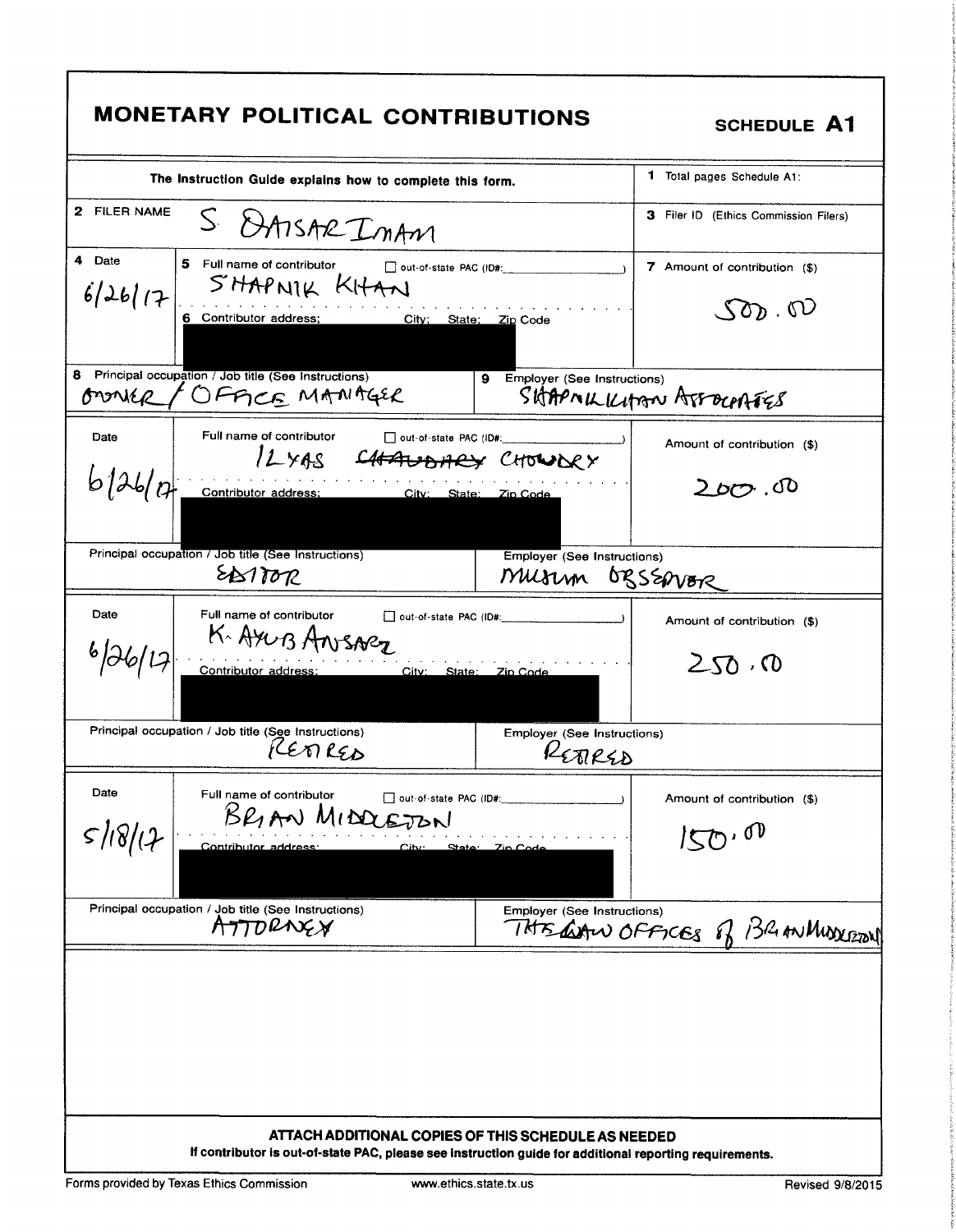| MONETARY POLITICAL CONTRIBUTIONS                                                                                                                               | <b>SCHEDULE A1</b>                                  |
|----------------------------------------------------------------------------------------------------------------------------------------------------------------|-----------------------------------------------------|
| The Instruction Guide explains how to complete this form.                                                                                                      | 1 Total pages Schedule A1:                          |
| 2 FILER NAME<br>S. QAISAR IMAM                                                                                                                                 | 3 Filer ID (Ethics Commission Filers)               |
| 4 Date<br>5 Full name of contributor                                                                                                                           | 7 Amount of contribution (\$)                       |
| $5116/17$ FARRUKH SEXAR<br>City; State; Zip Code<br>6 Contributor address;                                                                                     | 00<br>$S$ oo $\cdot$                                |
| 8.<br>Principal occupation / Job title (See Instructions)<br>9                                                                                                 | Employer (See Instructions)<br>HRSS LLC             |
| Full name of contributor and out-of-state PAC (ID#: _____________________________<br>Date<br>KIAZUDSIN AYMED                                                   | Amount of contribution (\$)                         |
| 18/17 Contributor address: City State: Zip Code                                                                                                                | 250.0                                               |
| Principal occupation / Job title (See Instructions)<br>KETRED                                                                                                  | Employer (See Instructions)<br>N/A                  |
| Date<br>Full name of contributor<br>MAUSHAD KSRMALLY                                                                                                           | Amount of contribution (\$)                         |
| Contributor address;<br>City; State; Zip Code                                                                                                                  | 250.00                                              |
| Principal occupation / Job title (See Instructions)<br>E.V.P.                                                                                                  | Employer (See Instructions)<br>PRIME COMMUNICATIONS |
| Date<br>Full name of contributor<br>out-of-state PAC (ID#: 1999)                                                                                               | Amount of contribution (\$)                         |
| ANDREW WOLF<br>Contributor address;<br>City;<br>State; Zip Code                                                                                                | $200 \cdot 00$                                      |
| Principal occupation / Job title (See Instructions)<br>BUSINESS OUNCR                                                                                          | <b>Employer (See Instructions)</b><br>75            |
|                                                                                                                                                                |                                                     |
| ATTACH ADDITIONAL COPIES OF THIS SCHEDULE AS NEEDED<br>If contributor is out-of-state PAC, please see instruction guide for additional reporting requirements. |                                                     |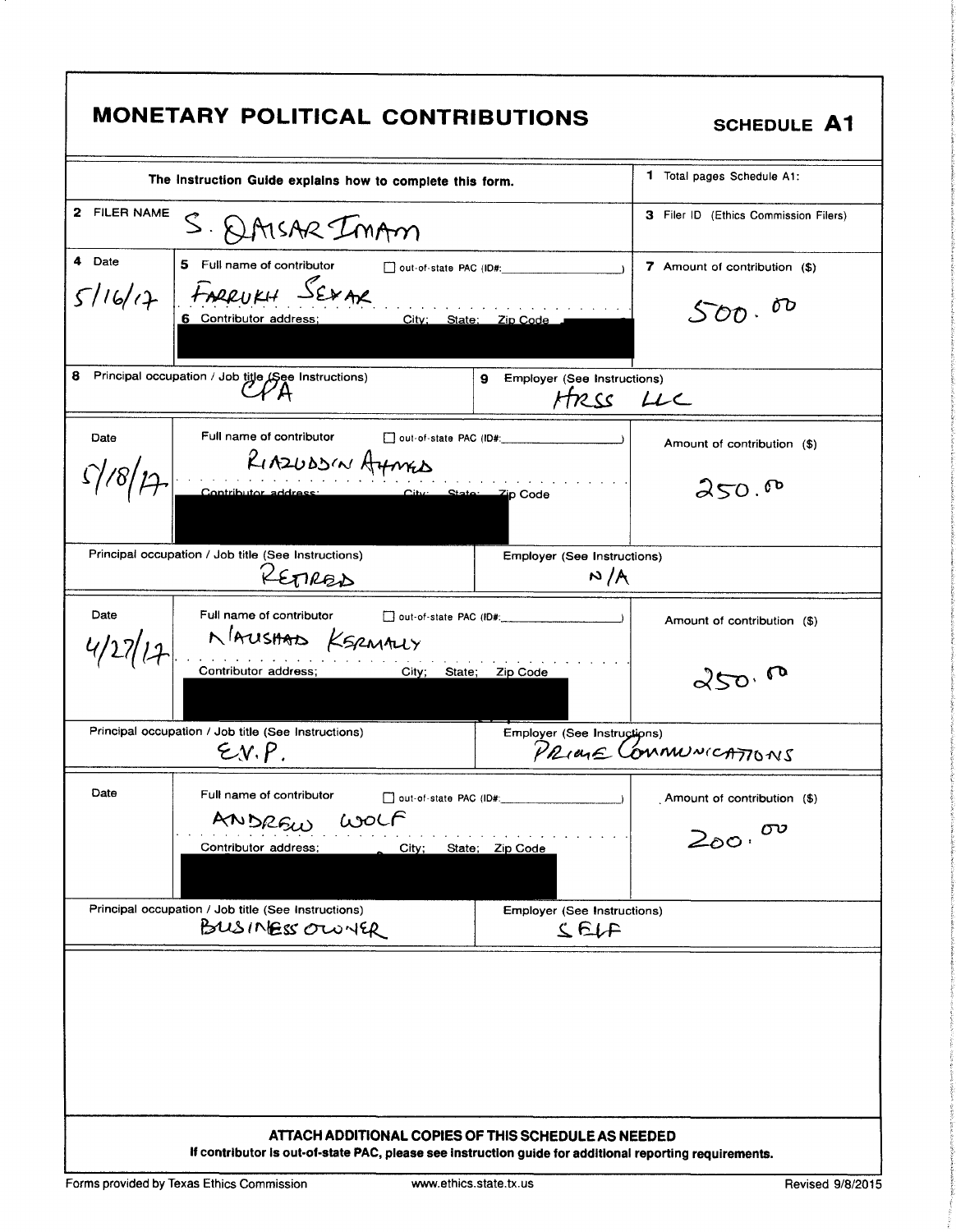### POLITICAL EXPENDITURES MADE FROM POLITICAL CONTRIBUTIONS

### **SCHEDULE F1**

|                                                                                                                                                                                | <b>EXPENDITURE CATEGORIES FOR BOX 8(a)</b>                                                                                                                            |                                                                                                                                               |                                                                                                                                                                                    |
|--------------------------------------------------------------------------------------------------------------------------------------------------------------------------------|-----------------------------------------------------------------------------------------------------------------------------------------------------------------------|-----------------------------------------------------------------------------------------------------------------------------------------------|------------------------------------------------------------------------------------------------------------------------------------------------------------------------------------|
| Advertising Expense<br>Accounting/Banking<br><b>Consulting Expense</b><br>Contributions/Donations Made By<br>Candidate/Officeholder/Political Committee<br>Credit Card Payment | Event Expense<br>Foes<br>Food/Beverage Expense<br>Gift/Awards/Memorials Expense<br><b>Legal Services</b><br>The instruction Guide explains how to complete this form. | Loan Repayment/Reimbursement<br>Office Overhead/Rental Expense<br>Polling Expense<br><b>Printing Expense</b><br>Salaries/Wages/Contract Labor | Solicitation/Fundraising Expense<br>Transportation Equipment & Related Expense<br>Travel In District<br><b>Travel Out Of District</b><br>Other (enter a category not listed above) |
| 1 Total pages Schedule F1: 2 FILER NAME                                                                                                                                        | <b>XAISAR</b> ImAM<br>$\leq$                                                                                                                                          |                                                                                                                                               | 3 Filer ID (Ethics Commission Filers)                                                                                                                                              |
| 4 Date<br>61/3/17                                                                                                                                                              | 5 Payee name<br>Sname<br>NEXTEP MEDIA MARKEDNG /NC.                                                                                                                   |                                                                                                                                               |                                                                                                                                                                                    |
| 6 Amount (\$)                                                                                                                                                                  | 7 Payee address:<br>City: State: Zip Code                                                                                                                             |                                                                                                                                               |                                                                                                                                                                                    |
| 1,000,00                                                                                                                                                                       |                                                                                                                                                                       |                                                                                                                                               |                                                                                                                                                                                    |
| 8<br><b>PURPOSE</b><br>OF                                                                                                                                                      | (a) Category (See Categories listed at the top of this schedule)                                                                                                      | (b) Description                                                                                                                               | Check if travel outside of Texas. Complete Schedule T.<br>Check if Austin, TX, officeholder living expense                                                                         |
| <b>EXPENDITURE</b>                                                                                                                                                             | ADVERTISING                                                                                                                                                           |                                                                                                                                               |                                                                                                                                                                                    |
| 9 Complete ONLY if direct<br>expenditure to benefit C/OH                                                                                                                       | Candidate / Officeholder name                                                                                                                                         | Office sought                                                                                                                                 | Office held                                                                                                                                                                        |
| Date<br>6/14/17                                                                                                                                                                | Payee name<br>ALL PRINTING                                                                                                                                            |                                                                                                                                               |                                                                                                                                                                                    |
| Amount (\$)<br>326,56                                                                                                                                                          | City: State: Zip Code<br><u>Pavee address:</u>                                                                                                                        |                                                                                                                                               |                                                                                                                                                                                    |
| <b>PURPOSE</b><br>ОF<br><b>EXPENDITURE</b>                                                                                                                                     | Category (See Categories listed at the top of this schedule)<br>ADVERTISING                                                                                           | Description                                                                                                                                   | Check if travel outside of Texas. Complete Schedule T.<br>Check if Austin, TX, officeholder living expense                                                                         |
| Complete ONLY if direct<br>expenditure to benefit C/OH                                                                                                                         | Candidate / Officeholder name                                                                                                                                         | Office sought                                                                                                                                 | Office held                                                                                                                                                                        |
| Date<br>6 19 17                                                                                                                                                                | Payee name<br>FORT BEND MDEPENT                                                                                                                                       |                                                                                                                                               |                                                                                                                                                                                    |
| Amount (\$)<br>$H$ nd $\delta v$                                                                                                                                               | Payee address;<br>City: State; Zip Code                                                                                                                               |                                                                                                                                               |                                                                                                                                                                                    |
| <b>PURPOSE</b><br>OF<br><b>EXPENDITURE</b>                                                                                                                                     | Category (See Categories listed at the top of this schedule)<br>ADVERTISING                                                                                           | Description                                                                                                                                   | Check if travel outside of Texas. Complete Schedule T.<br>Check if Austin, TX, officeholder living expense                                                                         |
| Complete ONLY if direct<br>expenditure to benefit C/OH                                                                                                                         | Candidate / Officeholder name                                                                                                                                         | Office sought                                                                                                                                 | Office held                                                                                                                                                                        |
|                                                                                                                                                                                | ATTACH ADDITIONAL COPIES OF THIS SCHEDULE AS NEEDED                                                                                                                   |                                                                                                                                               |                                                                                                                                                                                    |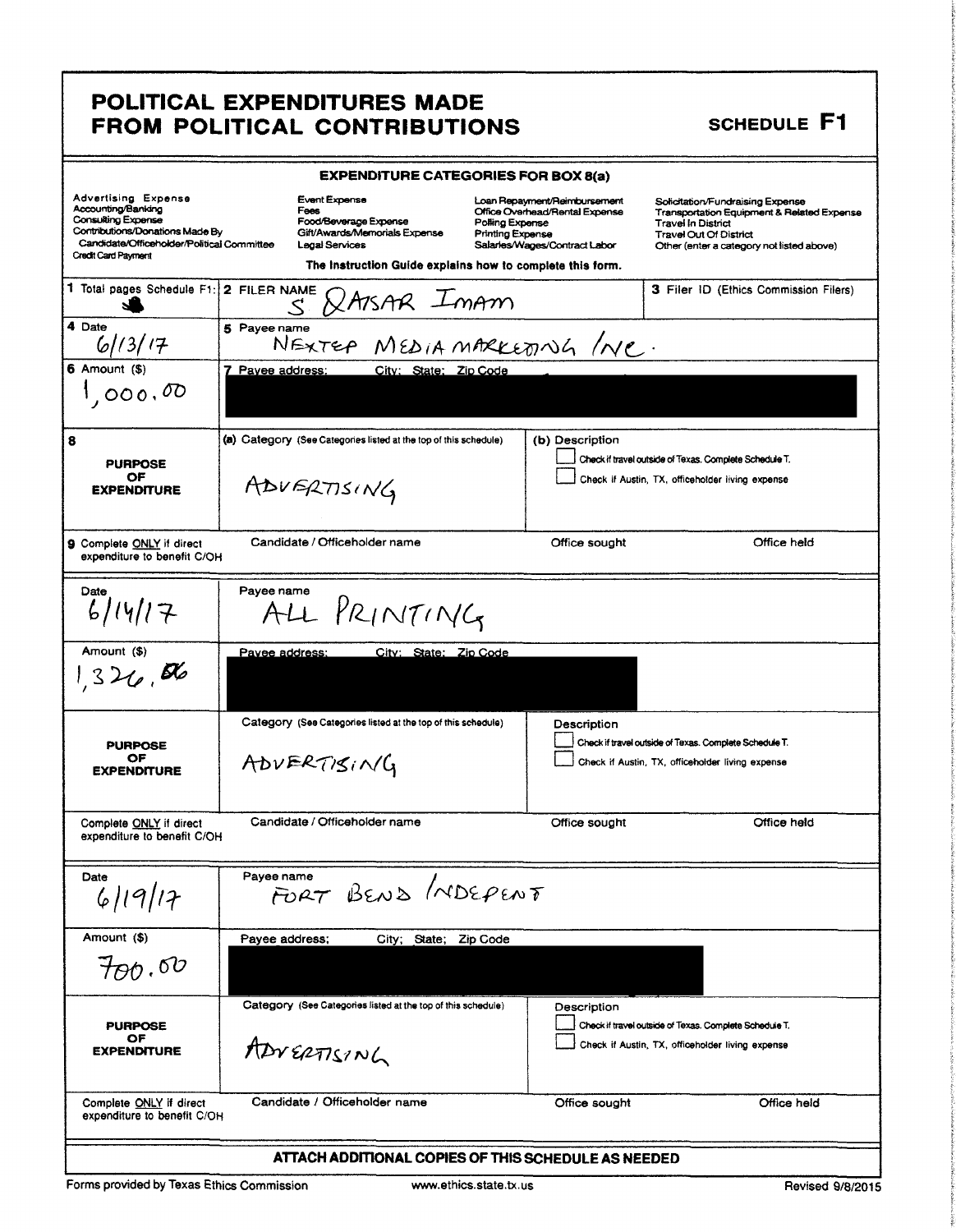## POLITICAL EXPENDITURES MADE<br>
FROM POLITICAL CONTRIBUTIONS
SCHEDULE F1 FROM POLITICAL CONTRIBUTIONS

|                                                                                                                                                                                       | POLITICAL EXPENDITURES MADE<br>FROM POLITICAL CONTRIBUTIONS                                                                                                                                                         |                                                                                                 | SCHEDULE F1                                                                                                                                                                               |
|---------------------------------------------------------------------------------------------------------------------------------------------------------------------------------------|---------------------------------------------------------------------------------------------------------------------------------------------------------------------------------------------------------------------|-------------------------------------------------------------------------------------------------|-------------------------------------------------------------------------------------------------------------------------------------------------------------------------------------------|
|                                                                                                                                                                                       | <b>EXPENDITURE CATEGORIES FOR BOX 8(a)</b>                                                                                                                                                                          |                                                                                                 |                                                                                                                                                                                           |
| <b>Advertising Expense</b><br>Accounting/Banking<br><b>Consulting Expense</b><br>Contributions/Donations Made By<br>Candidate/Officeholder/Political Committee<br>Credit Card Payment | Event Expense<br>Fees<br>Food/Beverage Expense<br>Polling Expense<br>Gift/Awards/Memorials Expense<br><b>Printing Expense</b><br><b>Legal Services</b><br>The Instruction Guide explains how to complete this form. | Loan Repayment/Reimbursement<br>Office Overhead/Rental Expense<br>Salaries/Wages/Contract Labor | Solicitation/Fundraising Expense<br>Transportation Equipment & Related Expense<br><b>Travel In District</b><br><b>Travel Out Of District</b><br>Other (enter a category not listed above) |
|                                                                                                                                                                                       | 1 Total pages Schedule F1: 2 FILER NAME S. DATSARE LMAM                                                                                                                                                             |                                                                                                 | 3 Filer ID (Ethics Commission Filers)                                                                                                                                                     |
| 4 Date<br>'17                                                                                                                                                                         | 5 Payee name<br>NASILA MANSOUR                                                                                                                                                                                      |                                                                                                 |                                                                                                                                                                                           |
| $6$ Amount $($)$<br>640.000                                                                                                                                                           | 7 Payee address;<br>City; State; Zip Code                                                                                                                                                                           |                                                                                                 |                                                                                                                                                                                           |
| 8<br><b>PURPOSE</b><br><b>OF</b><br><b>EXPENDITURE</b>                                                                                                                                | (a) Category (See Categories listed at the top of this schedule)<br>SALARUES/WAGES                                                                                                                                  | (b) Description                                                                                 | Check if travel outside of Texas. Complete Schedule T.<br>Check if Austin, TX, officeholder living expense                                                                                |
| 9 Complete ONLY if direct<br>expenditure to benefit C/OH                                                                                                                              | Candidate / Officeholder name                                                                                                                                                                                       | Office sought                                                                                   | Office held                                                                                                                                                                               |
| Date<br>6  3  7                                                                                                                                                                       | Payee name<br>AMBER SAWANI                                                                                                                                                                                          |                                                                                                 |                                                                                                                                                                                           |
| Amount (\$)<br>360.00                                                                                                                                                                 | Payee address;<br>City; State; Zip Code                                                                                                                                                                             |                                                                                                 |                                                                                                                                                                                           |
| <b>PURPOSE</b><br>OF<br><b>EXPENDITURE</b>                                                                                                                                            | Category (See Categories listed at the top of this schedule)<br>SALARIFS/WALES                                                                                                                                      | Description                                                                                     | Check if travel outside of Texas. Complete Schedule T.<br>Check if Austin, TX, officeholder living expense                                                                                |
| Complete ONLY if direct<br>expenditure to benefit C/OH                                                                                                                                | Candidate / Officeholder name                                                                                                                                                                                       | Office sought                                                                                   | Office held                                                                                                                                                                               |
| Date<br>6115/17                                                                                                                                                                       | Payee name<br>MOHAMMAD ZATDI                                                                                                                                                                                        |                                                                                                 |                                                                                                                                                                                           |
| Amount (\$)<br>200.00                                                                                                                                                                 | City: State: Zin Code<br>Pavee address:                                                                                                                                                                             |                                                                                                 |                                                                                                                                                                                           |
| <b>PURPOSE</b><br>OF<br><b>EXPENDITURE</b>                                                                                                                                            | Category (See Categories listed at the top of this schedule)<br>SALARIES/LUAGES                                                                                                                                     | Description                                                                                     | Check if travel outside of Texas. Complete Schedule T.<br>Check if Austin, TX, officeholder living expense                                                                                |
|                                                                                                                                                                                       |                                                                                                                                                                                                                     |                                                                                                 |                                                                                                                                                                                           |

i,

I

the Column the control f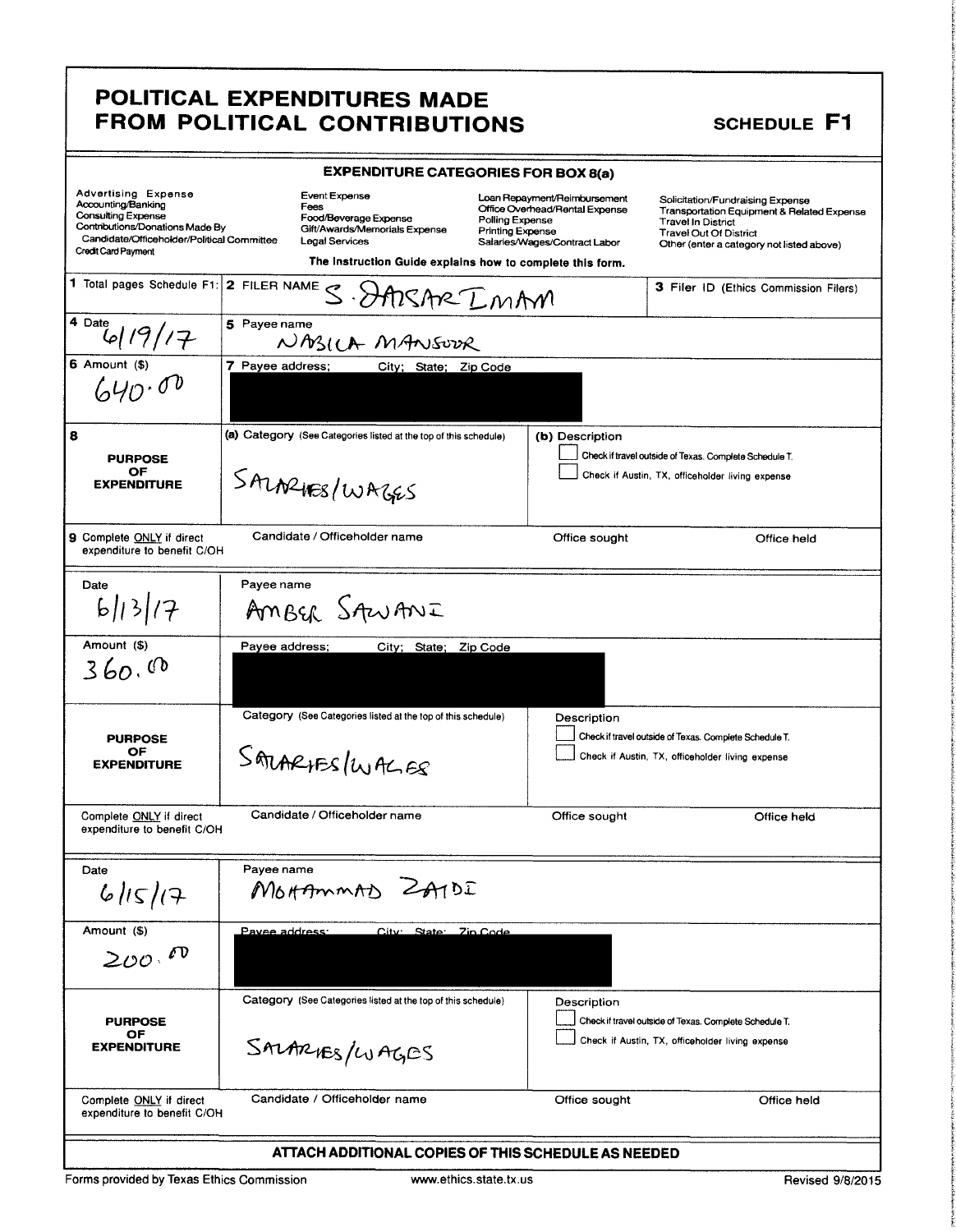# POLITICAL EXPENDITURES MADE<br>FROM POLITICAL CONTRIBUTIONS SCHEDULE F1 POLITICAL EXPENDITURES MADE<br>
FROM POLITICAL CONTRIBUTIONS
SCHEDULE F1

δ.

in contact in

**international** the control Zitalian

|                                                                                                                                                                                              | <b>EXPENDITURE CATEGORIES FOR BOX 8(a)</b>                                                                                                                     |                                                                                                                                               |                                                                                                                                                                                           |
|----------------------------------------------------------------------------------------------------------------------------------------------------------------------------------------------|----------------------------------------------------------------------------------------------------------------------------------------------------------------|-----------------------------------------------------------------------------------------------------------------------------------------------|-------------------------------------------------------------------------------------------------------------------------------------------------------------------------------------------|
| <b>Advertising Expense</b><br>Accounting/Banking<br><b>Consulting Expense</b><br>Contributions/Donations Made By<br>Candidate/Officeholder/Political Committee<br><b>Credit Card Payment</b> | Event Expense<br>Fees<br>Food/Beverage Expense<br>Gift/Awards/Memorials Expense<br>Legal Services<br>The Instruction Guide explains how to complete this form. | Loan Repayment/Reimbursement<br>Office Overhead/Rental Expense<br>Polling Expense<br><b>Printing Expense</b><br>Salaries/Wages/Contract Labor | Solicitation/Fundraising Expense<br>Transportation Equipment & Related Expense<br><b>Travel In District</b><br><b>Travel Out Of District</b><br>Other (enter a category not listed above) |
| 1 Total pages Schedule F1: 2 FILER NAME                                                                                                                                                      | S &ARAR ImAm                                                                                                                                                   |                                                                                                                                               | 3 Filer ID (Ethics Commission Filers)                                                                                                                                                     |
| 4 Date<br>06/14/7                                                                                                                                                                            | 5 Payee name<br>CONSTANT                                                                                                                                       |                                                                                                                                               |                                                                                                                                                                                           |
| $6$ Amount $(\$)$<br>47.97                                                                                                                                                                   | 7 Payee address;<br>City; State; Zip Code                                                                                                                      |                                                                                                                                               |                                                                                                                                                                                           |
| 8<br><b>PURPOSE</b><br>ΟF<br><b>EXPENDITURE</b>                                                                                                                                              | (a) Category (See Categories listed at the top of this schedule)<br>PRINTING                                                                                   | (b) Description                                                                                                                               | Check if travel outside of Texas. Complete Schedule T.<br>Check if Austin, TX, officeholder living expense                                                                                |
| 9 Complete ONLY if direct<br>expenditure to benefit C/OH                                                                                                                                     | Candidate / Officeholder name                                                                                                                                  | Office sought                                                                                                                                 | Office held                                                                                                                                                                               |
| Date<br>06/15/17                                                                                                                                                                             | Payee name<br>BRNA CUMPASS BANK                                                                                                                                |                                                                                                                                               |                                                                                                                                                                                           |
| Amount (\$)<br>$A$ , $\infty$                                                                                                                                                                | Payee address;<br>City; State; Zip Code                                                                                                                        |                                                                                                                                               |                                                                                                                                                                                           |
| <b>PURPOSE</b><br>ОF<br><b>EXPENDITURE</b>                                                                                                                                                   | Category (See Categories listed at the top of this schedule)<br>$-65.5$                                                                                        | Description                                                                                                                                   | Check if travel outside of Texas. Complete Schedule T.<br>Check if Austin, TX, officeholder living expense                                                                                |
| Complete ONLY if direct<br>expenditure to benefit C/OH                                                                                                                                       | Candidate / Officeholder name                                                                                                                                  | Office sought                                                                                                                                 | Office held                                                                                                                                                                               |
| Date<br>  6  17                                                                                                                                                                              | Payee name<br><b>AVPA1</b>                                                                                                                                     |                                                                                                                                               |                                                                                                                                                                                           |
| Amount (\$)<br>6.10                                                                                                                                                                          | Payee address;<br>City; State;                                                                                                                                 | Zip Code                                                                                                                                      |                                                                                                                                                                                           |
| <b>PURPOSE</b><br>ОF<br><b>EXPENDITURE</b>                                                                                                                                                   | Category (See Categories listed at the top of this schedule)<br>FEES                                                                                           | Description                                                                                                                                   | Check if travel outside of Texas. Complete Schedule T.<br>Check if Austin, TX, officeholder living expense                                                                                |
| Complete ONLY if direct<br>expenditure to benefit C/OH                                                                                                                                       | Candidate / Officeholder name                                                                                                                                  | Office sought                                                                                                                                 | Office held                                                                                                                                                                               |
|                                                                                                                                                                                              | ATTACH ADDITIONAL COPIES OF THIS SCHEDULE AS NEEDED                                                                                                            |                                                                                                                                               |                                                                                                                                                                                           |

Forms provided by Texas Ethics Commission www.ethics.state.tx.us Revised 9/8/2015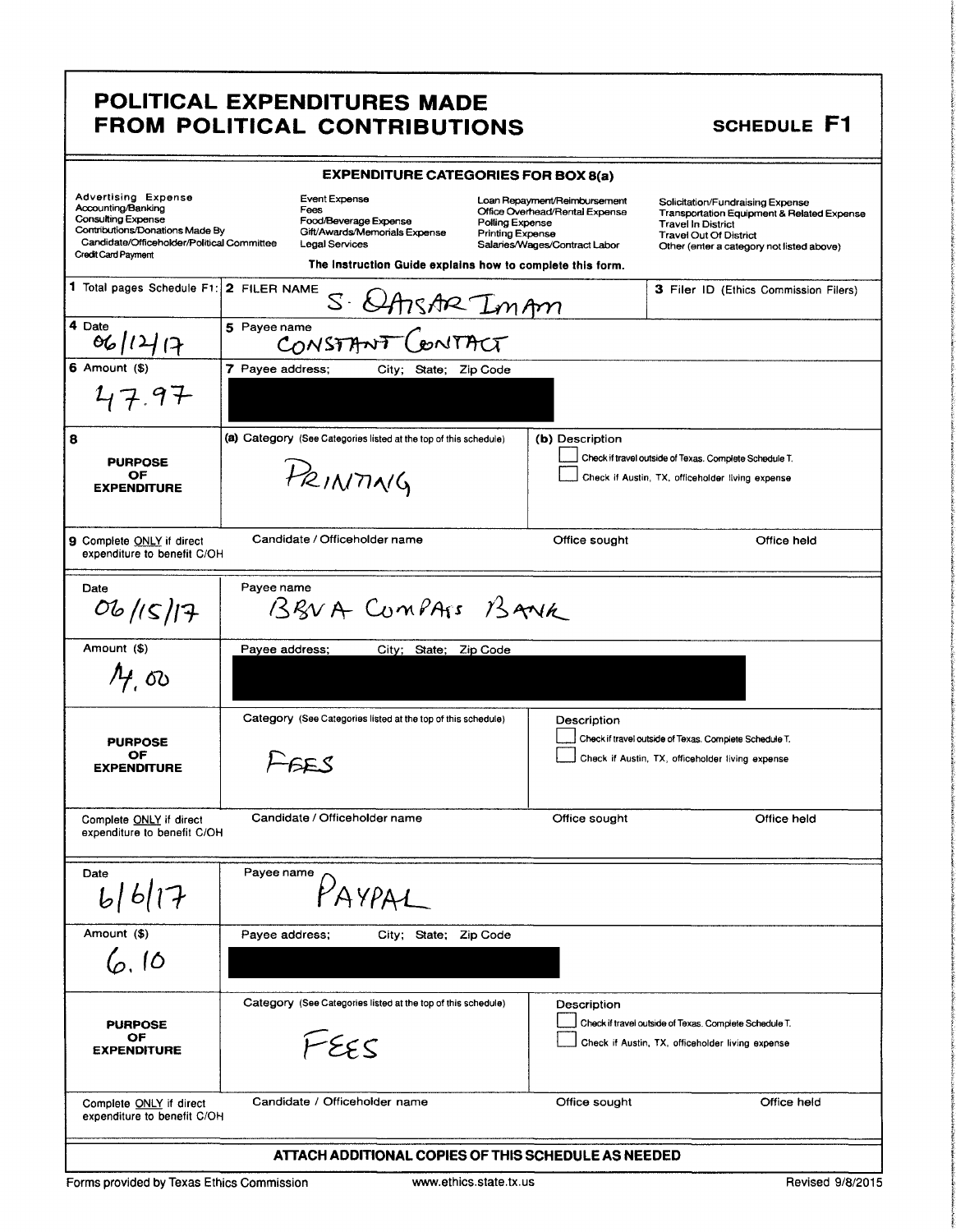## POLITICAL EXPENDITURES MADE FROM POLITICAL CONTRIBUTIONS SCHEDULE F1

in Miller i<br>international **TASWAY** 

e ostanica

|                                                                                                                                                                                       | <b>EXPENDITURE CATEGORIES FOR BOX 8(a)</b>                                                                                                                                                                          |                                                                                                 |                                                                                                                                                                                           |
|---------------------------------------------------------------------------------------------------------------------------------------------------------------------------------------|---------------------------------------------------------------------------------------------------------------------------------------------------------------------------------------------------------------------|-------------------------------------------------------------------------------------------------|-------------------------------------------------------------------------------------------------------------------------------------------------------------------------------------------|
| <b>Advertising Expense</b><br>Accounting/Banking<br>Consulting Expense<br>Contributions/Donations Made By<br>Candidate/Officeholder/Political Committee<br><b>Credit Card Payment</b> | Event Expense<br>Fees<br>Food/Beverage Expense<br>Polling Expense<br>Gift/Awards/Memorials Expense<br><b>Printing Expense</b><br><b>Legal Services</b><br>The Instruction Guide explains how to complete this form. | Loan Repayment/Reimbursement<br>Office Overhead/Rental Expense<br>Salaries/Wages/Contract Labor | Solicitation/Fundraising Expense<br>Transportation Equipment & Related Expense<br><b>Travel In District</b><br><b>Travel Out Of District</b><br>Other (enter a category not listed above) |
| 1 Total pages Schedule F1: 2 FILER NAME                                                                                                                                               | $\mathcal{Z}^-$<br>DAISAR IMAM                                                                                                                                                                                      |                                                                                                 | 3 Filer ID (Ethics Commission Filers)                                                                                                                                                     |
| $\overline{4}$ Date<br>06/20/17                                                                                                                                                       | 5 Payee name<br>ARSHAD MULJI                                                                                                                                                                                        |                                                                                                 |                                                                                                                                                                                           |
| $6$ Amount $($ )<br>$\sigma$ .00                                                                                                                                                      | 7 Payee address;<br>City;<br>State: Zip Code                                                                                                                                                                        |                                                                                                 |                                                                                                                                                                                           |
| 8<br><b>PURPOSE</b><br>OF<br><b>EXPENDITURE</b>                                                                                                                                       | (a) Category (See Categories listed at the top of this schedule)<br>SALARES/WAGES                                                                                                                                   | (b) Description                                                                                 | Check if travel outside of Texas. Complete Schedule T.<br>Check if Austin, TX, officeholder living expense                                                                                |
| 9 Complete ONLY if direct<br>expenditure to benefit C/OH                                                                                                                              | Candidate / Officeholder name                                                                                                                                                                                       | Office sought                                                                                   | Office held                                                                                                                                                                               |
| Date<br>06/03/17                                                                                                                                                                      | Payee name<br>ABC COMMONICATIONS                                                                                                                                                                                    |                                                                                                 |                                                                                                                                                                                           |
| Amount (\$)                                                                                                                                                                           | Payee address;<br>City; State; Zip Code                                                                                                                                                                             |                                                                                                 |                                                                                                                                                                                           |
| <b>PURPOSE</b><br>ОF<br><b>EXPENDITURE</b>                                                                                                                                            | Category (See Categories listed at the top of this schedule)<br>CONSULTING.                                                                                                                                         | Description                                                                                     | Check if travel outside of Texas. Complete Schedule T.<br>Check if Austin, TX, officeholder living expense                                                                                |
| Complete ONLY if direct<br>expenditure to benefit C/OH                                                                                                                                | Candidate / Officeholder name                                                                                                                                                                                       | Office sought                                                                                   | Office held                                                                                                                                                                               |
| Date<br>7/6/17                                                                                                                                                                        | Payee name<br>MASALA PADIO                                                                                                                                                                                          |                                                                                                 |                                                                                                                                                                                           |
| Amount (\$)<br>500.00                                                                                                                                                                 | Payee address;<br>City: State: Zip Code                                                                                                                                                                             |                                                                                                 |                                                                                                                                                                                           |
| <b>PURPOSE</b><br>OF<br><b>EXPENDITURE</b>                                                                                                                                            | Category (See Categories listed at the top of this schedule)<br>ADUERTISING                                                                                                                                         | Description                                                                                     | Check if travel outside of Texas. Complete Schedule T.<br>Check if Austin, TX, officeholder living expense                                                                                |
| Complete ONLY if direct<br>expenditure to benefit C/OH                                                                                                                                | Candidate / Officeholder name                                                                                                                                                                                       | Office sought                                                                                   | Office held                                                                                                                                                                               |
|                                                                                                                                                                                       | ATTACH ADDITIONAL COPIES OF THIS SCHEDULE AS NEEDED                                                                                                                                                                 |                                                                                                 |                                                                                                                                                                                           |
|                                                                                                                                                                                       |                                                                                                                                                                                                                     |                                                                                                 |                                                                                                                                                                                           |

Forms provided by Texas Ethics Commission www.ethics.state.tx.us Revised 9/8/2015